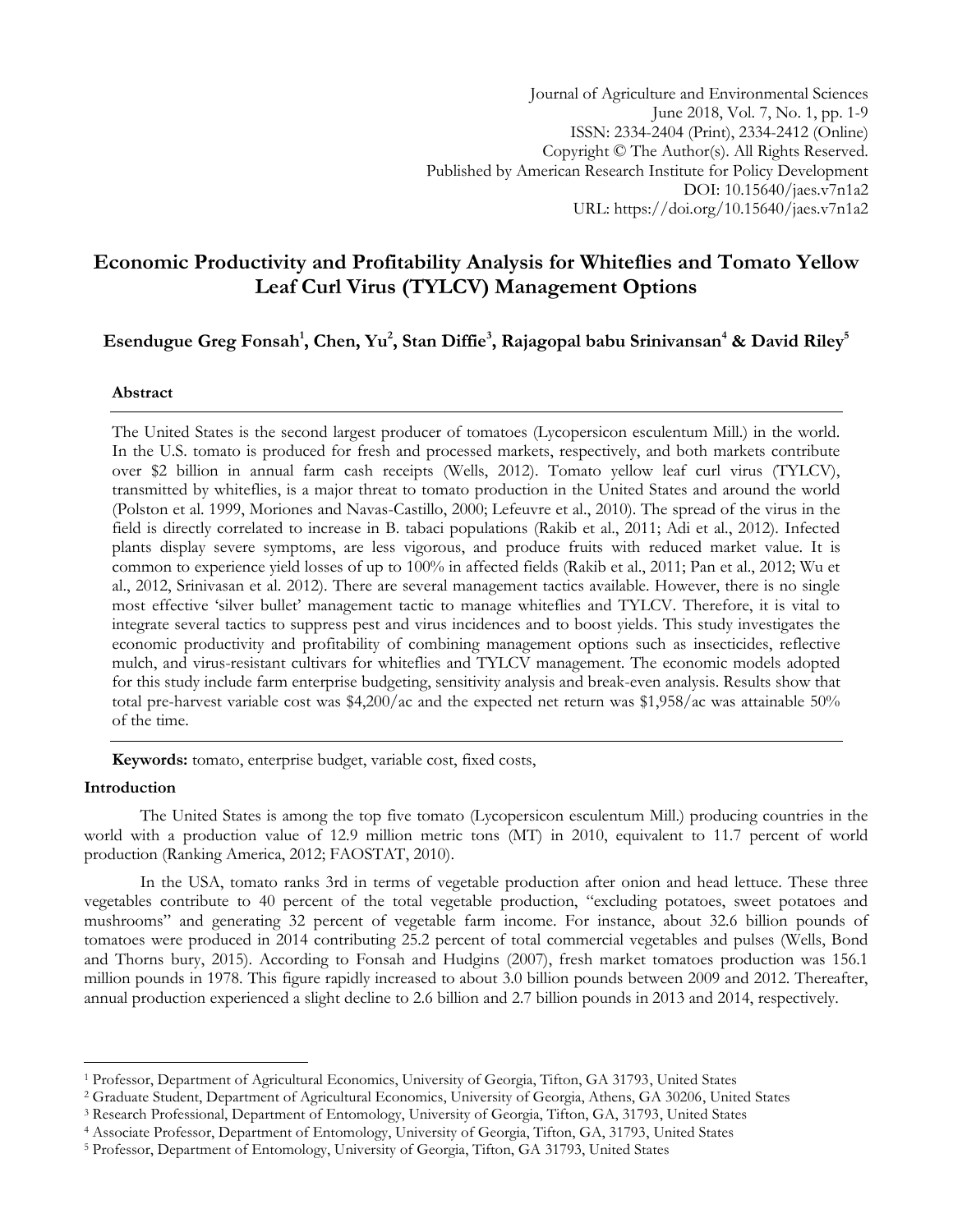On the other hand, tomatoes are also the leading processed vegetable crop in the United States (Kelley and Boyhan, 2006). The production of processed tomato was on the average 26.2 billion pounds during the period of 2009 and 2012. In 2013, this figure was 24.6 billion pounds, and reached 29.3 billion pounds in 2014. In 2015, an estimated 30 billion pounds of tomatoes was contracted by the U.S. processors –an 11 percent increase compared to 2014 (Wells, Bond and Thornsbury, 2015). At the state level, tomato is one of the most important commercial vegetable crop in Georgia. For the past decade, it ranked amongst ten top vegetables in terms of farm gate value. For instance, in 2009, it generated \$64 million while in 2014, tomato ranked 7th out of the 35 different conventional vegetables produced in the state and contributed \$54 million or 5.3 percent of the total vegetable value. From 2009 to 2014, tomato contributed over \$265 million in terms of farm gate value to the Georgia economy (GFGVR, 2015). Import and Export Trend Although the United States is the second leading producer of tomatoes in the world, it still needs to import large volumes to add to the domestic shortage (Fonsah and Hudgins, 2007). In 2016, the U.S. imported 323 million pounds of fresh market tomatoes equivalent to 28 percent of all fresh vegetable. In 2007, the United States was the highest importer of tomato in the world by importing 2.36 billion pounds estimated at \$1.07 billion (ERS, USDA, 2010). Moreover, the North American Free Trade Agreement (NAFTA) was instrumental in increasing trade between the U.S., Mexico and Canada (Fonsah and Hudgins, 2007). The U.S. imported 2.3 billion pounds and 287.2 million pounds of fresh tomato from Mexico and Canada, respectively. A small amount of tomato entering the U.S. comes from Netherlands, Dominican Republic, Israel and Italy. Roughly 6 percent of processed tomatoes consumption in the U.S., such as ketchup, paste and sauces are ordered from other countries (ERS, USDA, 2010; Wells, 2012; Wells, Bond and Thornsbury, 2015).

In 2013, the U.S. sold a total of 467 million pounds of tomatoes (FAOSTAT, 2013), equivalent to 4 percent of the world"s total tomatoes sold to other countries with a net worth of \$365 million in 2014 (World"s top export, 2016; Bentley, 2015). Canada and Mexico are the U.S. top tomato trade partners where 243.3 and 127.3 million pounds were shipped to in 2009 respectively (ERS, USDA, 2010).

## Tomato yellow leaf curl virus (TYLCV)

Tomato yellow leaf curl virus (TYLCV), which causes yellow leaf curl disease in tomato, is a major threat to tomato cultivation Worldwide (Czosnek, 2008). TYLCV is transmitted by the sweetpotato whitefly, Bemisia tabaci (Genn.) (Moriones and Navas-Castillo, 2000; Lefeuvre et al, 2010). TYLCV was first identified in Israel in late 1950s and is now documented throughout the world (Czosnek, 2008). In the United States, it was introduced to Florida (Polston et al. 1994, 1999) possibly from the Caribbean islands (Alvarez and Abud-Antún, 1995). Subsequently the virus spread into Georgia and the Carolinas (Momol et al., 1999; Polston et al., 2002; Ling et al., 2006). More recently the virus was detected in Texas (Isakeit et al., 2007) and California (Rojas et al., 2007). The incidence of TYLCV has been steadily increasing ever since. Though there is no official estimate due to TYLCV-induced losses in tomato, losses are assumed to be in tens of millions of dollars with quite a few fields suffering up to 100% yield loss. Tomato production in the United States is predominantly in the field. In many parts of the world, TYLCV also infects greenhouse tomato due to spikes in B. tabaci populations (Rakibet al., 2011; Adi et al., 2012). Tomatoes infected by the virus exhibit different forms of symptoms such as stunting and flower abortion, curling of the leaflet margins, yellowing of young leaves, inferior quality of the fruits and decreased yields. The symptoms on the plant also depends on many factors including, the selected cultivar, management options adopted, and environmental conditions (Moriones and Navas-Castillo, 2000; Wu et al., 2012; Chen et al., 2013; Rakibet al., 2011; Pan et al., 2012)

## Strategies for managing whiteflies and TYLCV

Management of TYLCV is challenging and costly. A combination of management options is necessary to successfully manage the disease and limit losses. For instance, a combination of cultural and chemical are required (Polston and Lapidot, 2007; Van Brunschot et al., 2010).

## Resistant cultivars & mulches

Planting TYLCV-resistant cultivars is probably the most important management option that growers have available today. TYLCV resistance to cultivated tomato was successfully introgressed following breeding with numerous wild Solanum species (Lapidot and Friedman, 2002). Several commercially available TYLCV-resistant cultivars such as Tygress, Shanty, Security, and Inbar are currently available in the southeastern USA, and a number of breeding accessions also are in the pipeline. The resistance imparted is generally mediated by a single semi-dominant gene (Ty).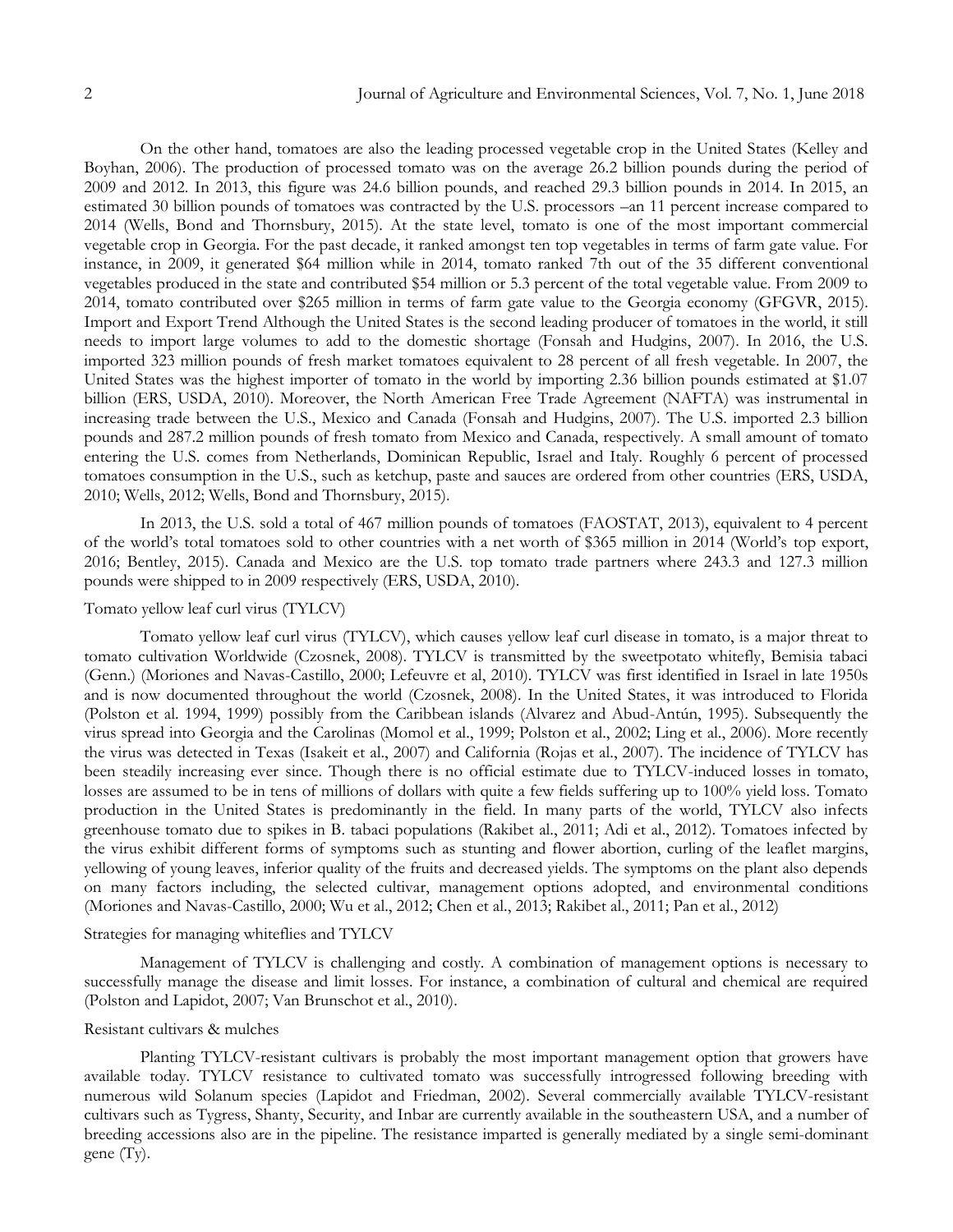#### David Riley et al. 3

These cultivars are not immune to the virus and accumulate TYLCV, but they are known to exhibit mild symptoms following TYLCV infection. However, these cultivars do not possess any resistance to whiteflies and support substantial whitefly populations (Srinivasan et al., 2012; Legarrea et al., 2015). Several resistant cultivars are available, but less than one-third of the production acreage is planted with resistant cultivars. There are a number of reasons attributed as to why the growers have not resorted to planting resistant cultivars. Growers believe that the resistant cultivars have poor horticultural attributes when compared with the standard TYLCV susceptible tomato cultivars. However, the recent breeding efforts have resulted in currently resistant cultivars with desirable horticultural attributes that are comparable to the grower-preferred TYLCV susceptible cultivars.

Resistant cultivars do not possess any resistance to whiteflies and support substantial whitefly populations. Whitefly feeding, besides virus transmission, can also induce physiological disorders such as irregular ripening on the fruits. Therefore, insect populations should be managed to obtain marketable yields. One of the options is to use reflective mulch. Reflective metallic mulch is shown to reduce the incidence of pest species including whiteflies (Csizinszky et al., 1999; Nyoike et al., 2008, Simmons et al., 2010). Reflective mulch is known to interfere with insects landing on tomato plants and subsequently reduce the spread of insect-transmitted viruses. There are also several drawbacks associated with the usage of reflective mulch. It is more expensive than standard mulches such as black and white plastic mulch. So far, the there is no reliable data available to clearly justify the extra cost associated with using reflective mulch and this study attempts to address the issue.

#### **Insecticides**

The other option to reduce whitefly populations is to use insecticides. Insecticide applications are routinely used to manage whitefly populations and reduce TYLCV incidence. A number of insecticide classes such as neonicotinoids, pymetrozine, ryanodinereceptor targets, molt inhibitors, pyrethroids, and plant-derived compounds are used in rotations to manage whitefly populations (Polston, 2003, Schuster et al., 2010; Schuster 2011). Neonicotinoids have been extensively used to manage whiteflies and TYLCV in the Southeastern United States. Studies in Florida and Georgia have already documented resistance to neonicotinoids, such as imidacloprid and thiamethoxam (Polston et al., 2003; Schuster et al., 2010). A number of alternative insecticide chemistries have become available recently, usefulness of one such diamide chemical, cyantraniliprole, was evaluated in this study.

Therefore it is clear that the whiteflies and TYLCV cannot be managed with a single management tactic as there is no "silver bullet". Combining management options is vital to ensure sustainability in tomato production in southeastern states such as Georgia and Florida. It then becomes imperative to assess whether the economics of integrating such management tactics in relation to yield boosts is justifiable. Studies documenting econometric analyses of integrating multiple management options are not available for this system exclusively. However, the economic justification for using insecticides alone to managing whiteflies in tomato has been studied extensively. Engindeniz (2006) analyzed the economics of pesticide use on processed tomatoes grown in Torbali-Izmir to determine the problems of pesticide use. This study, like others, captured both variable costs (VC) and fixed costs (FC) respectively (Fonsah and Hudgins, 2007; Fonsah et al., 2008; Fonsah and Chidebelu, 2012; Fonsah et al. 2010). More-so, the study utilized 3% simple interest rate in calculating the VC since tomato production cycle in Turkey is six months long. Engindeniz and Cosar (2013) not only used the same methods to analyze the farm-level economics of pesticide use on the processed and table tomato growing in selected regions of Turkey, they also estimated the breakeven yield for the production of tomatoes and adopted 4.5% interest rate to calculate VC. Yardim and Edwards (2003), conducted an economic study comparing "pesticide application regimes for processing tomatoes in Ohio, USA in 1994 and 1995". Their study incorporated cost/benefit ratios in its calculations.

On the other hand, several studies adopted the risk rated enterprise budgets analysis to determine the lucrativeness of adopting new technology in fruits and vegetable production strategies (Fonsah et al., 2010; Awondo and Fonsah, 2012; Fonsah and Huggins, 2007; Fonsah et al. 2008). For instance, Fonsah et al. (2012) developed the economics of Tomato spotted wilt Virus (TSWV) management techniques. This study revealed that tomato grower's profitability margin was twice as much if they adopted TSWV management techniques in their operation than if they maintained status-quo, i.e. continued with the conventional agricultural practices.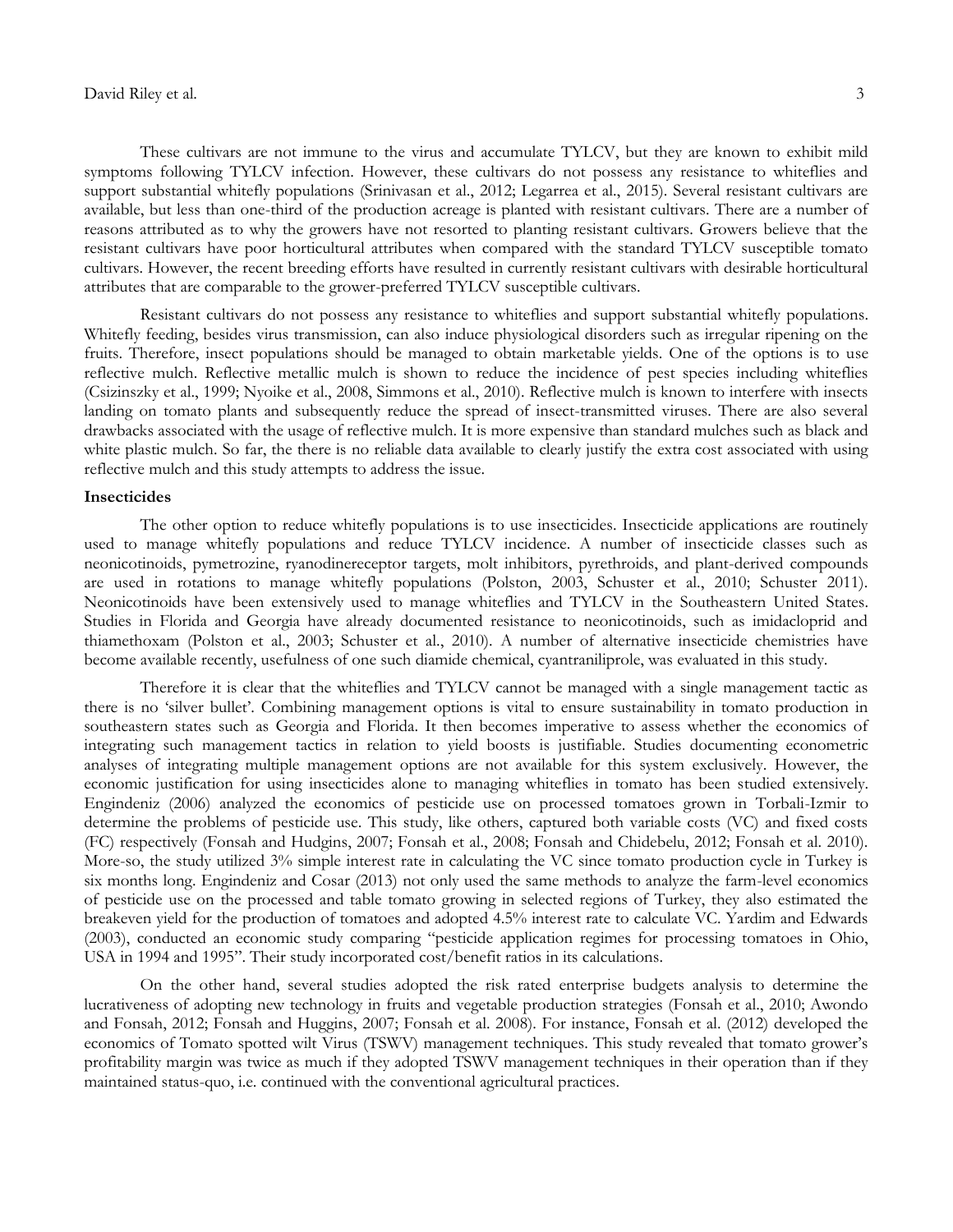## **Economic Evaluation**

Although several studies discussed the economic evaluation for preventing tomato with respect to pesticide use (Awondo and Fonsah, 2012; Engindeniz, 2006; Engindeniz and Cosar, 2013; Fonsah and Huggins, 2007; Fonsah et al. 2008; Fonsah et al., 2010; Fonsah et al., 2012; Fonsah, 2014; Yardim and Edwards, 2003), exclusion screen.

(Taylor et al, 2001), intercrop and cultivars (Adeniyi, 2011; Cembali et al, 2003; Cembali, Folwell and Wandschneider, 2004; Rudi et al., 2010), there were limited recent studies that provided economics analyses of TYLCV prevention. As a result, the objective of this study is to develop an economic productivity and profitability analysis aimed at determining the financial and economic viability if any of managing TYLCV.

#### **Material and methods**

This experiment was conducted at the Coastal Plains Research Station in Tifton, GA on Horticulture Farm during the summers of 2013-2015. We specifically evaluated the use of TYLCV-resistant cultivars, metallic silver mulch, and the use of the insecticides AdmirePro (imidacloprid) and Verimark (cyantraniliprole) relative to white mulch, a TYLCV-susceptible tomato, and a no insecticide check, respectively. The experimental response variables measured were whitefly adult, immature and egg incidence, TYLCV symptom severity, and marketable yield. The experiments were split-split-split plot designs with four replicates so that both main mulch treatment effects and treatment interactions could be compared relative to providing TYLCV and whitefly control. Reflective mulch acted as the main effect, insecticides acted as the sub effect, and TYLCV resistant cultivars acted as the sub-sub effect. Tomato cultivars used included Shanty (Hazera, Coconut Creek, FL, USA), Security (Harris Moran, Rochester, NY, USA), Tygress (Seminis Vegetable Seeds, St. Loius, Missouri, USA), and the susceptible cultivar FL-47 (Seminis Seeds, California, USA). Types of mulch used were reflective (Agricultural Metallized Mulch Film, Imaflex USA, Thomasville, NC) and a standard non-reflective white mulch (Intergro, Inc., Clearwater, FL). Insecticides used were cyantraniliprole (Verimark 20 SG, Dupont Crop Protection, Wilmington, DE) applied at 13.5 fl. oz. per acre, imidacloprid (AdmirePro 4.6F, Bayer CropScience, Monheim am Rhein Monheim, Germany Global Headquarters) at 10.5 fl. oz. per acre and water as a control. Each treatment was replicated 4 times.

Tomato transplants were purchased from Lewis Taylor Farms in Tifton, GA. Transplants were planted in raised beds 9.14 m by 1.83 m beds separated by a 1.52 m alleyway. Each main treatment plot had three adjacent subsections of four 9.14 m by 1.83 m beds. Reflective mulch was applied to all beds in the main treatment plots. White mulch effect was achieved by spray painting reflective mulch with white paint. For the sub plot insecticide treatments, holes were drenched with aforementioned insecticide treatments in one of the three randomly selected subsections prior to transplant. The sub-subplot treatments were randomly assigned single beds in the subplots with each of the four aforementioned tomato cultivars. Plants were irrigated with drip irrigation installed underneath the plastic beds and tomatoes were staked to maintain plant vigor. Fungicides were applied as needed throughout the course of the study. Yield data were taken at the end of the study. Over the course of several harvests throughout the season, fruit was graded, sorted into various fruit sizes (XL, L, M, S, and unmarketable), and weighed.

The economic models adopted for this study include farm enterprise budgeting, sensitivity analysis and costbenefit analysis. Farm enterprise budgeting is the most widely adopted non-stochastic approach for evaluating profitability due to its simplicity. This approach combines revealed and stated data from farm operations and inputs to estimate cost, revenue and profitability of producing tomato under specific agricultural practices such as insecticide treatments, virus-resistant cultivars, and mulches. Estimated cost and returns stemming from the enterprise budget were used to evaluate and develop price sensitivity analysis and net return sensitivity analysis based on total cost. Finally, cost-benefit analysis was conducted to determine different thresholds break-even points.

Economics Assumptions: Five price and yield scenarios were adopted, thus: best, optimistic, expected, pessimistic and worst. For a more details, see Fonsah and Hudgins 2007 and Fonsah, 2014. We assumed 6.5% interest rate in the fixed cost and irrigation cost calculations. The expected cost per box of tomato was \$8 whereas the price sensitivity analysis used the expect cost of \$8/box as base while \$6 and \$7/box were considered negative or decrease and \$9 and \$10/box as increase. The expected yield of 1,700 boxes/ac was obtained from field-harvested data and broken down into five afore-mentioned scenarios as well. We assumed 13% and 31% decrease in yields as negative and 11% and 19% increase as positive.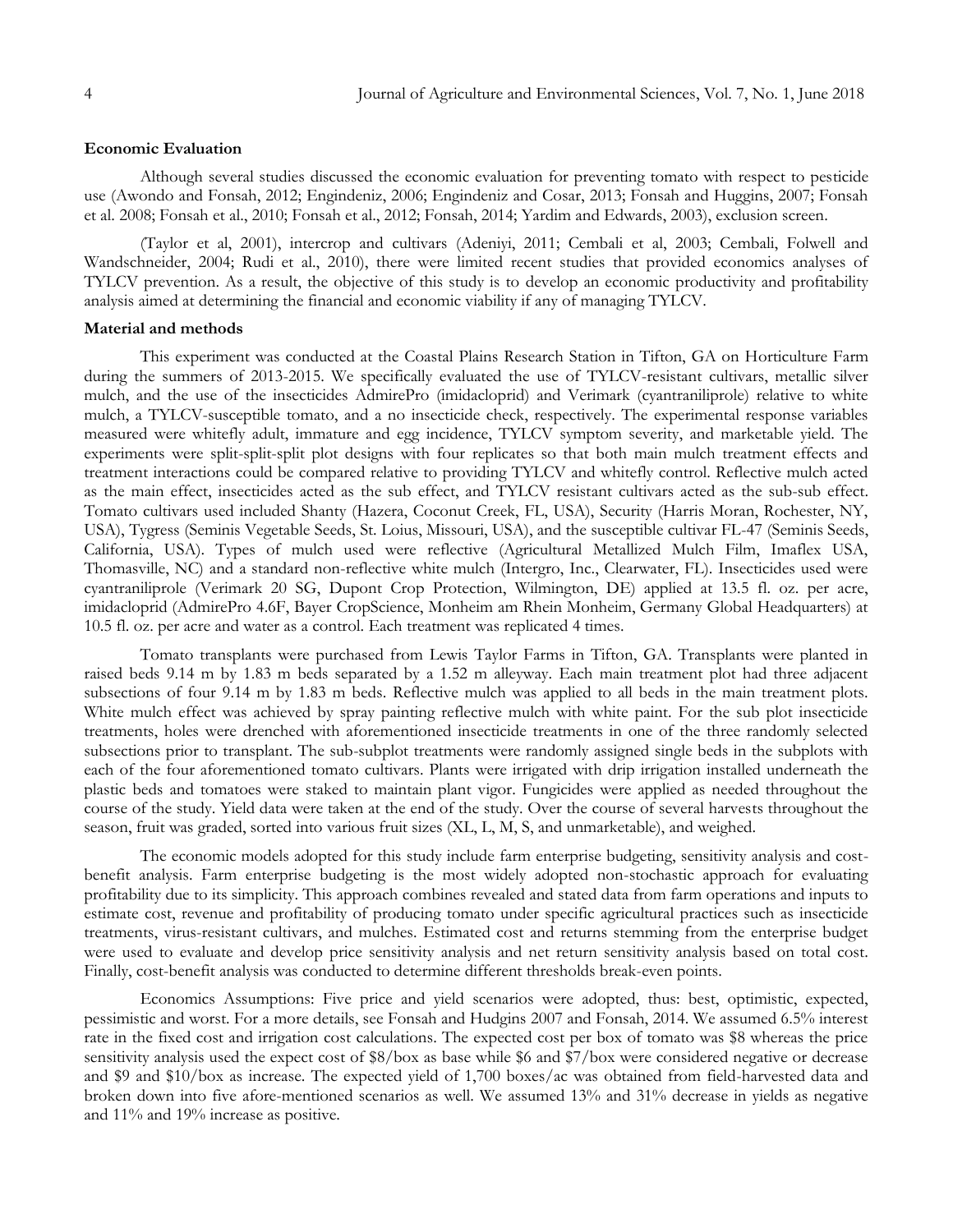#### **Results and Discussions**

The inputs used in the economic analysis of insecticides for the management of whitefly-transmitted TYLCV in tomato production were slightly different from the conventional tomato production practices. For instance, the planting materials were TYLCV-resistant cultivars, which cost \$466/ac. Silver mulch was \$513/ac while insecticide used to control white flies was \$159/ac. The combined fertilizer cost was \$692/ac. Fumigation, fungicides and labor costs were \$570, \$189 and \$550/ac respectively. Total pre-harvest variable cost (P-H VC) was \$4,200/ac (Table 1). **Table 1: Pre-variable costs of producing tomatoes in the presence of whitefly-transmitted Tomato yellow leaf curl virus (TYLCV) in the Southeast USA, 2017.**

| <b>Pre-Variable Costs</b>          | Unit<br>application | of | Quantity<br>application | of | Price<br>application      | per | Total cost<br>(US\$/ac/ |
|------------------------------------|---------------------|----|-------------------------|----|---------------------------|-----|-------------------------|
|                                    |                     |    |                         |    | $(\frac{\$}{unit}{year})$ |     | year)                   |
| TYLCV-resistant lines plants       | Thou                |    | 3.97                    |    | 117.50                    |     | 466.48                  |
| Lime & gypsum                      | Ton                 |    | 1.50                    |    | 108.00                    |     | 162.00                  |
| Fertilizer granular1               | Ton                 |    | 1.00                    |    | 350.00                    |     | 350.00                  |
| Fertilizer liquid (7-0-7)          | Gal                 |    | 120.00                  |    | 1.50                      |     | 180.00                  |
| Plastic mulch2                     | Roll 4000'          |    | 2.23                    |    | 230.00                    |     | 512.90                  |
| Fumigation                         | Acre                |    | 200.00                  |    | 2.85                      |     | 570.00                  |
| Insecticide + TYLCV3               | Fl. Oz              |    | 24.50                   |    | 6.50                      |     | 159.25                  |
| Fungicide                          | Appl.               |    | 3.00                    |    | 63.33                     |     | 189.99                  |
| Herbicide                          | Acre                |    | 1.90                    |    | 31.34                     |     | 59.55                   |
| <b>Stakes</b>                      | Thou                |    | 4.00                    |    | 40.00                     |     | 160.00                  |
| String                             | Acre                |    | 30.00                   |    | 1.55                      |     | 46.50                   |
| Labor, machine operation           | Hr.                 |    | 5.00                    |    | 7.00                      |     | 35.00                   |
| Labor, production transplant       | Hr.                 |    | 100.00                  |    | 5.50                      |     | 550.00                  |
| Crop Insurance                     | Acre                |    | 1.00                    |    | 140.00                    |     | 140.00                  |
| Consultant                         | Acre                |    | 1.00                    |    | 70.00                     |     | 70.00                   |
| Cleanup (plastic & stakes)         | Acre                |    | 1.00                    |    | 150.00                    |     | 150.00                  |
| Machinery                          | Acre                |    | 1.00                    |    | 25.76                     |     | 25.76                   |
| Irrigation                         | Acre                |    | 1.00                    |    | 220.83                    |     | 220.83                  |
| Land rent4                         | Acre                |    | 1.00                    |    | 0.00                      |     | 0.00                    |
| Interest on Operation Capital.     | \$                  |    | 4048.25                 |    | 0.08                      |     | 151.81                  |
| <b>Pre-Harvest Variable Costs5</b> | \$4,200.06          |    |                         |    |                           |     |                         |

1Utilization of fertilizers and quantities was based on soil test.

2Metalized Silver plastic mulch was used for this study.

3AdmirePro (Imidacloprid) and Verimark (cyantraniliprole) were used for the trials.

4Land rent was excluded because the price varies significantly in Georgia.

5Totals may not round up because of rounding errors.

A sensitivity analysis based on total cost of production depicted that an expected net return of producing tomatoes in the presence of TYLCV was \$1,958/ac and obtainable 50% of the time. The result further showed that \$- 887 may be obtained 7% of the time in a worst case scenario while a rare net return of \$4,802 is also realizable 7% of the time. This also means that good agricultural practices and adherence to management recommendations from research and extension scientists are necessary and sufficient conditions for success (Table 2).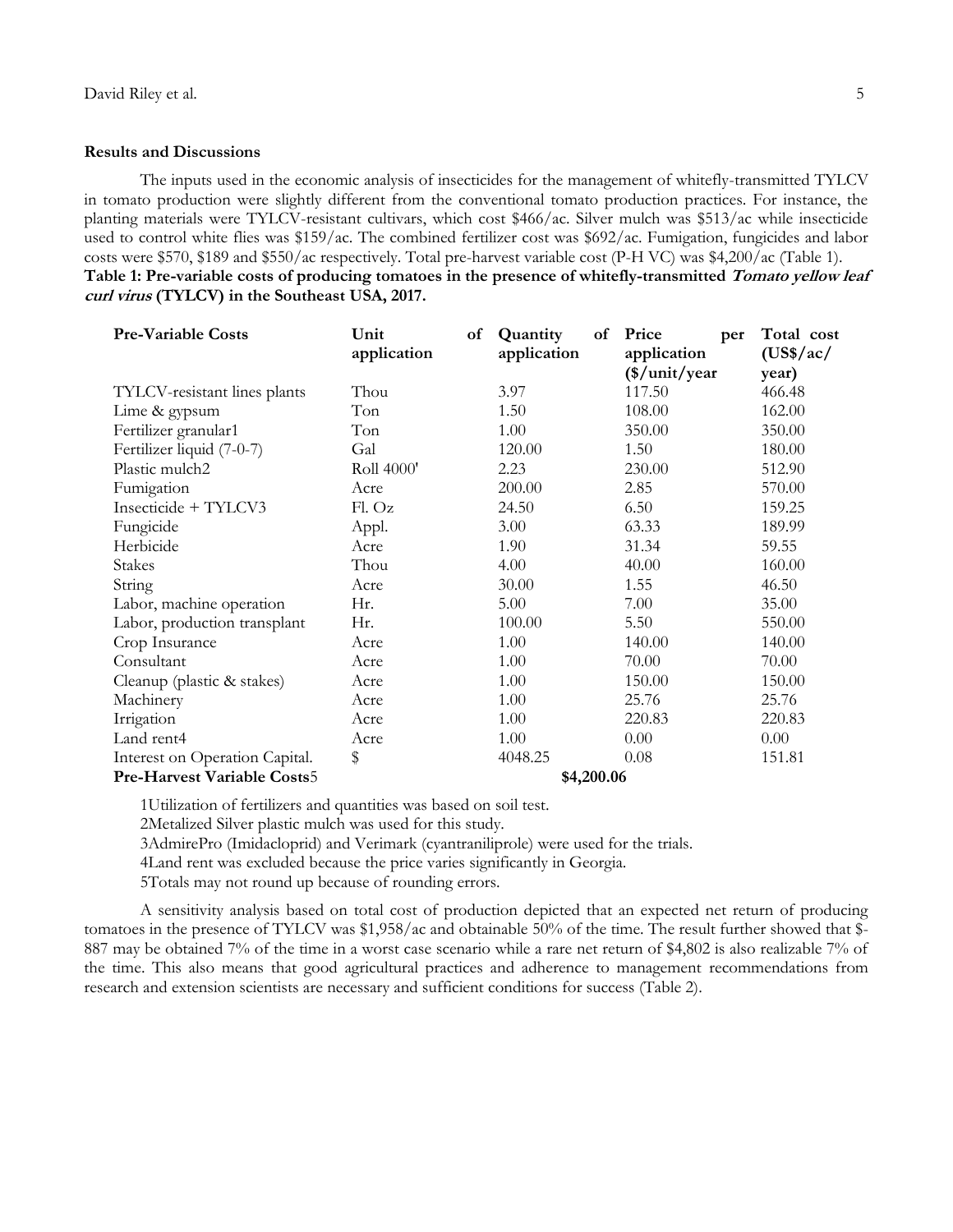| Net return levels (TOP ROW);                                  |       |               |          |                    |             |    |         |  |
|---------------------------------------------------------------|-------|---------------|----------|--------------------|-------------|----|---------|--|
| The chances of obtaining this level or more (MIDDLE ROW); and |       |               |          |                    |             |    |         |  |
| The chances of obtaining this level or less (BOTTOM ROW).     |       |               |          |                    |             |    |         |  |
| <b>Best</b>                                                   |       | Optimistic    | Expected |                    | Pessimistic |    | Worst   |  |
| Returns (\$)                                                  | 4,802 | 3,854         | 2,906    | 1,958              | 1,010       | 62 | $-887$  |  |
| Chances $(\%)$                                                |       | $7\%$<br>16%  |          |                    | $31\%$      |    | 50%     |  |
| Chances $\frac{0}{0}$                                         |       | $31\%$<br>50% |          |                    | 16%         |    | $7\%$   |  |
| <b>Chances for Profit</b>                                     |       | 85%           |          | <b>Net Revenue</b> |             |    | \$1,958 |  |

**Table 2: Sensitivity Net Return of producing tomatoes in the presence of whitefly-transmitted Tomato yellow leaf curl virus (TYLCV) in the Southeast USA, 2017**

These results were based on an expected yield of 1,700 boxes/ac and an expected price of \$8.00/box. The results also depicted that there was 85% chances of obtaining a profit adopting the appropriate recommended whitefly and TYLCV management production techniques. Price volatility is the most unpredictable in fresh produce marketing.

A price sensitivity analysis conducted assuming five case scenarios, i.e., what would happen if the price/box dropped to \$7 or \$6 respectively? On the other hand, what would happen if the price instead increased from \$8/box to \$9 or \$10/box? By so doing, growers can gauge the risk involved with price fluctuations. Our results show that a decrease in price from \$8/box of tomato would reduce net profit from \$1,958/ac to \$258/ac. More so, a 25% fall in price, i.e. if the price fell from \$8/box to \$6/box, the grower would obtain a loss of \$-1,442/ac in his tomato business.

Table 3: Price Sensitivity Analysis of producing tomatoes in the presence of whitefly-transmitted *Tomato yellow leaf curl virus* in the Southeast USA, 2017.

| Price    | <b>Best</b> |      |      |         | Optimistic Expected Pessimistic<br>$1,700$ lbs. |         | Worst | Net Returns | $\%$ Profit |
|----------|-------------|------|------|---------|-------------------------------------------------|---------|-------|-------------|-------------|
| \$6.00\$ | 1192        | 314  | -564 | $-1442$ | $-2320$                                         | -3198   | -4076 | $-1442$     | 21          |
| \$7.00   | 2982        | 2074 | 1166 | 258     | -651                                            | $-1559$ | -2467 | 258         | 56          |
| \$8.00   | 4802        | 3854 | 2906 | 1958    | 1010                                            | 62      | -887  | 1958        | 85          |
| \$9.00   | 6647        | 5651 | 4654 | 3658    | 2661                                            | 1665    | 668   | 3658        | 97          |
| \$10.00  | 8514        | 7462 | 6410 | 5358    | 4306                                            | 3254    | 2201  | 5358        | 99          |

However, if the price were to increase from \$8/box to \$9/box, i.e. 12.5% increase in price would lead to an increase net return of \$3,658/ac and to \$5,358/ac if the price increased to \$10/box, i.e., 25% increase (Table 3). We also investigated the break-even cost of producing whitefly-transmitted tomato yellow leaf curl virus tomatoes in the southeast. A break-even analysis is simply a safety net analysis that tells us the borderline where we are not losing or making profit. In order words, total revenue equal total cost of production. Our results show that the pre-harvest variable cost per carton is \$2.47 whereas the break-even total cost of production per carton is \$6.85. This means, if the price per cartons is lower than \$6.85 the grower will be losing money.

Table 4: Break-even (BE) cost analysis per carton of producing tomatoes in the presence of whitefly-transmitted *Tomato yellow leaf curl virus*, 2017.

| BE Pre-harvest variable cost per carton | 2.47  |
|-----------------------------------------|-------|
| BE Harvest & marketing cost per carton  | 3.80  |
| BE Fixed Cost per carton                | 0.58  |
| BE Total budgeted cost per carton       | 6.85  |
| BE Yield per acre (cartons)             | 1,455 |

An easier way to look at it is to make sure the price per carton is higher than \$6.85 to be profitable (Table 4). In Table 3, with a price of \$7/box, expected net revenue decreased from \$1,958 to barely \$258/ac. On the other hand, table 4 shows the break-even yield per acre is 1,455 boxes. Any yield less than 1,455 boxes/ac will results in negative net returns (Fonsah, 2014; Fonsah and Hudgins, 2007).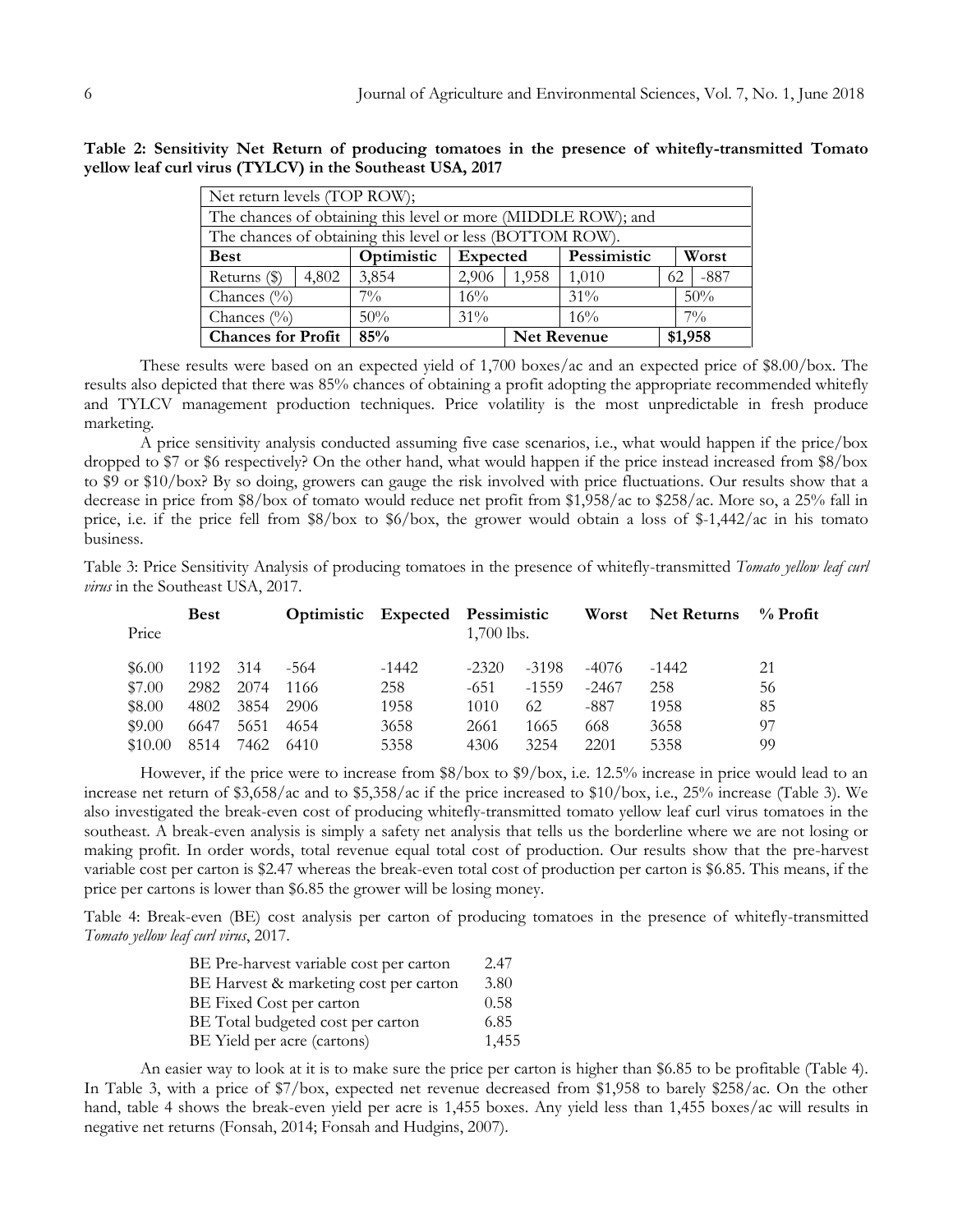#### **Conclusion**

*Tomato yellow leaf curl virus* (TYLCV) is a major problem to tomato farmers. The virus can destroy an entire tomato farm, reduce production and profitability if not managed. Studies conducted at the Coastal Plain by the University of Georgia scientists show that farmers can successfully produce tomato if a combination of management tactics is adopted including resistant cultivars, reflective mulch, and insecticides. The inputs used in the economic analysis of integrating multiple management tactics adopted for the management of whitefly-transmitted *Tomato yellow leaf curl virus* in tomato production were slightly different from the conventional tomato production practices.

A sensitivity analysis based on total cost of production depicted that an expected net return of producing tomatoes in the presence of whiteflies and TYLCV was \$1,958/ac and obtainable 50% of the time. Results show that a fall in price from \$8/box of tomato would reduce net profit from \$1,958/ac to \$258/ac.

More so, a 25% fall in price, i.e. if the price fell from \$8/box to \$6/box, the grower would obtain a loss of \$-1,442/ac in his tomato business. However, if the price were to increase from \$8/box to \$9/box, i.e. 12.5% increase in price would lead to an increase net return of \$3,658/ac and to \$5,358/ac if the price increased to \$10/box, i.e., 25% increase. Our results show that the pre-harvest variable cost per carton is \$2.47 whereas the break-even total cost of production per carton is \$6.85.

#### **Acknowledgment**

We acknowledge the technical help rendered by Mr. Simmy Meckeown, and numerous student workers at the vector biology laboratory, UGA, Tifton, during the course of this study. This project was partially funded by USDA AFRI Grant 2012-67007-19870 for which the authors are grateful.

#### **References**

- Adeniyi, O. R. (2011). "Economic aspects of intercropping systems of vegetables (okra, tomato and cowpea)".African Journal of Plant Science.5(11):pp. 648-655.
- Adi, M., P. Jens, Y.Brotman, K. Mikhail, S. Iris, C.Henryand G. Rena (2012)."Stress Responses to Tomato Yellow Leaf Curl Virus (TYLCV) Infection of Resistant and Susceptible Tomato Plants are Different". Journal of Postgenomics Drug & Biomarker Developments 1(01).
- Alvarez, P. A., A. J. Abud-Antún. (1995). Reporte de Republica Dominicana. CEIBA (Honduras) 36: 39-47.
- Awondo, S.N., E. G. Fonsah, D. Riley and M. Abney (2012). "Stated Effectiveness of Tomato-Spotted Wilt Virus Management Tactics," J .Econ Entomology. Jun; 105 (3):943-8
- Bentley, J., (2015). "Potatoes and Tomatoes Account for Over Half of U.S.
- Vegetable Availability" Website:http://www.ers.usda.gov/amber-waves/2015-september/potatoes-and-tomatoesaccount-for-over-half-of-us-vegetable-availability.aspx#.VjAyt\_5dHip
- Cembali, T., R. J. Folwell, P.Wandschneider, K. C. Eastwell and W. E. Howell. (2003).
- "Economic Implications of a virus prevention program in deciduous tree fruits in the US". Crop Protection. 22(10): pp. 1149-1156.
- Cembali, T, R. J. Folwell and P. R Wandschneider. (2004). "Economic evaluation of viral disease: prevention programs in tree fruits". NEW MEDIT (CIHEAM):pp.23-29.
- Chen, T. Z., Y. D.Lv, T. M. Zhao, N. Li, Y.W. Yang, W. G. Yu, X.He, T. L. Liu and B. L. Zhang. (2013) "Comparative Transcriptome Profiling of a Resistant vs. Susceptible Tomato (Solanumlycopersicum) Cultivar in Response to Infection byTomato Yellow Leaf Curl Virus". PLoSONE, 8(11): e80816
- Czosnek, H. (2008). Tomato yellow leaf curl virus. In: Mahy, B.W.J., Van Regenmortel, M.H.V. (Eds.), Encylopedia of Virology, vol. 5, 3rd ed. Elsevier Ltd., Oxford, UK, pp.138-145.
- Csizinszky, A., D.J. Schuster, and J.E. Polston (1999). Effect of UV-reflective mulches on tomato yields and on the silverleaf whitefly. HortSci. 34: 911-914.
- Engindeniz, S. (2006). "Economic analysis of pesticide use on processing tomato growing: A case study for Turkey". Crop Protection. 25(6): pp. 534-541.
- Engindeniz, S. and G. O. Cosar. (2013). "An Economic Comparison of Pesticide Applications for Processing and Table Tomatoes: A Case Study for Turkey". Journal of Plant Protection Research.53. (3).
- ERS, USDA, (2010). Home/Topics/Crops/Vegetables & Pulses/ Commodity Highlights/U.S. Tomato Statistics (92010) Website:http://usda.mannlib.cornell.edu/MannUsda/viewDocumentInfo.do?documentID=1210.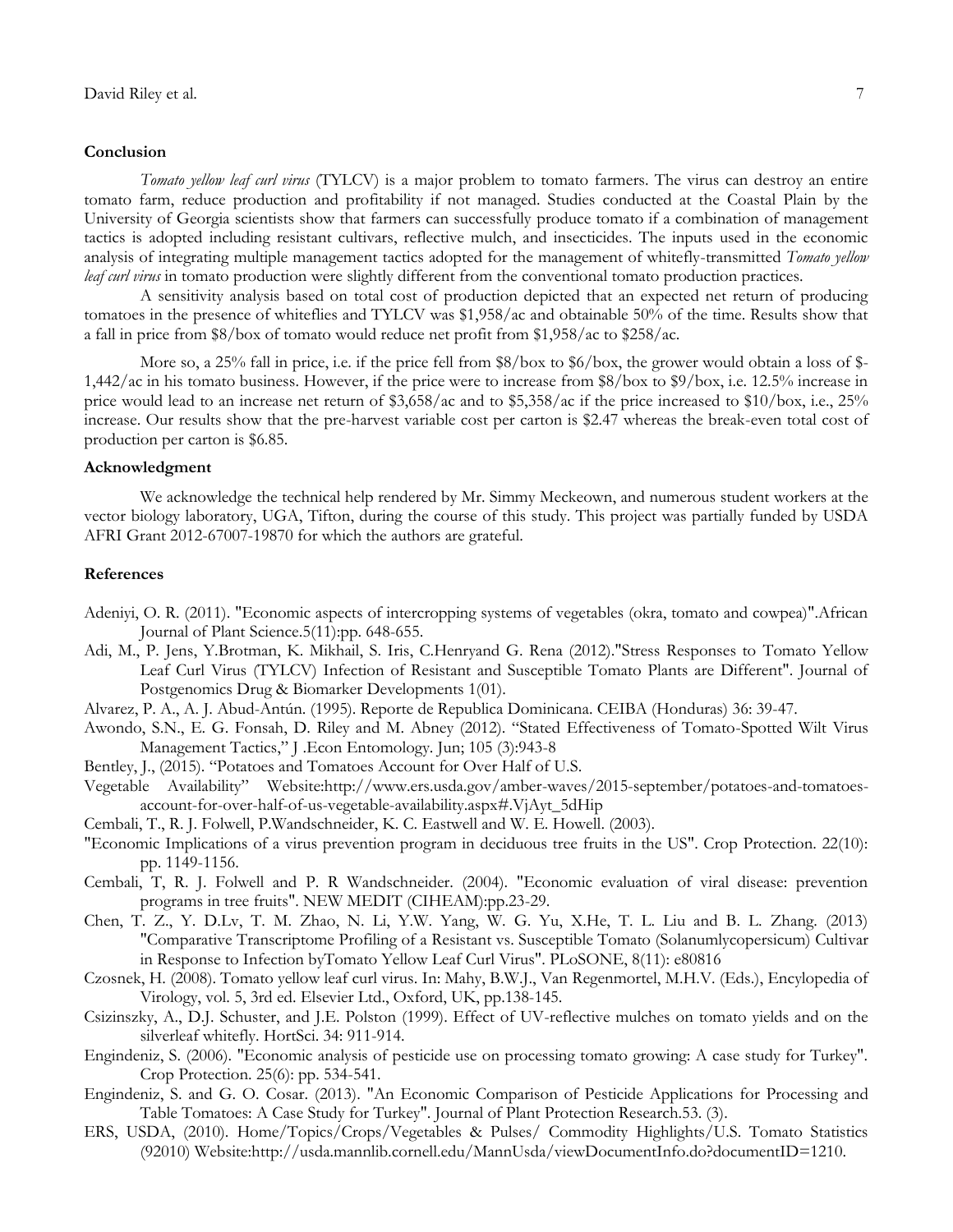- FAOSTAT, (2013). Production/Crops/Tomatoes-United States of America-2010- Sum. Website: http://faostat3.fa o.or g/br owse/Q/QC/E Accessed June 6, 2016
- Fonsah, E. G., (2014). "Tomato Production Cost". In: Commercial Tomato Production Handbook, UGA Coop Extension Bull: 1312:44-48.
- Fonsah, E. G., G. Krewer, K. Harrison and D. Stanaland (2008). "Economic Returns Using Risk Rated Budget Analysis for Rabbiteye Blueberries in Georgia," HortTech: 18: 506-515.
- Fonsah, E.G., and J. Hudgins (2007). "Financial and Economic Analysis of Producing Commercial Tomatoes in the Southeast," Journal of the ASFMRA: 70 (1): 141-148.
- Fonsah, E. G., C.M. Ferrer,D. G. Riley, S. Sparks and D.Langston. (2010). "Cost and Benefit Analysis of Tomato Spotted Wilt Virus (TSWV) Management Technology in Georgia". The Southern Agricultural Economic Association Conference (SAEA). http://ageconsearch.umn.edu/bitstream/56386/2/51028.pdf
- Fonsah, E.G. and Angus SND Chidebelu (2012). Economics of Banana Production and
- Marketing in the Tropics: A Case Study of Cameroon. Langaa Research and Publishing CIG, Mankon, Bamenda, ISBN: 9956-726-54-0, 244 pages (Re-published).
- Georgia Farm Gate Value Report (GFGVR) (2015). "2014 Georgia Farm Gate Value Report", The Center for Agribusiness & Economic Development, The College of Agricultural & Environmental Sciences, Report Number: AR-15-01. http://www.caed.uga.edu Accessed February 17, 2017.
- Isakeit, T., A. M. Idris, G. Sunter, M. C. Black, and J. K. Brown (2007). Tomato yellowleaf curl virus in Tomato in Texas, Originating from Transplant Facilities Plant Dis. 91:466.
- Kelley, W. T. and G. Boyhan (2006). "History, Significance, Classification and Growth' In: Commercial Tomatoes Production Handbook." The University of Georgia, College of Agricultural and Environmental Sciences, Bul: 1312, July, pg.3,. Available on Website:<http://extension.uga.edu/> publication ns/deta il.cfm?n umbe r=B 1312
- Lefeuvre, P., D. P. Martin, G. Harkins, P. Lemey, A. J. A. Gray, S. Meredith,F.Lakay, A. Monjane, J. M.Lett, A.VarsaniandJ.Heydarnejad. (2010) "The Spread of Tomato Yellow Leaf Curl Virus from the Middle East to the World".PLoSPathog6(10): e1001164
- Legarrea, S., A. Barman, W. MArchant, S. Diffie, and R. Srinivasan. (2015).
- Temporal effects of a Begomovirus infection and host plant resistance on the preference and development of an insect vector, Bemisia tabaci, and implications for epidemics. PLoS ONE 10(11): e0142114. doi:10.1371/journal. pone.0142114.
- Lapidot, M., and M. Friedmann. (2002). Breeding for resistance to whitefly- transmitted geminiviruses. Annals of Applied Biology 140:109-127.
- Ling, K. S., Simmons, A. M., Hassell, R. L., Keinath, A. P., and Polston, J. E. (2006).
- First Report of Tomato Yellow Leaf Curl Virus in South Carolina. Plant Disease 90: 379.
- Moriones, E. and J. Navas-Castillo. (2000)."Tomato yellow leaf curl virus, an
- Emerging virus complex causing epidemics worldwide".Virus Res, 71(1-2): pp 123-34.
- Mansour, A and A. AL-Musa. (1992)."Tomato yellow leaf curl virus: Hostrange and virus–vector relationship". Plant Pathol., 41: 122-125.
- Moriones, E and J. Navas-Castillo. (2010). "Tomato yellow leaf curl disease epidemics" in"Bemisia: Bionomics and Management of a Global Pest'. (Eds. P.A. Stansly and Naranjo S.E.).pp. 259-282. (SpringerNetherlands)
- Momol, M.T., G.W. Simone, W. Dankers, R.K. Sprenkel, S.M. Olson, E.A. Momol, J.E. Polston, and E. Hiebert (1999). First report of Tomato yellow leaf curl virus in tomato in South Georgia. Plant Disease 83:487.
- Nyoike, T. W., O. E. Liburd and S. E. Webb. (2008). Suppression of whiteflies, Bemisia tabaci (Hemiptera: Aleyrodidae) and incidence of Cucurbit leaf crumble virus, a whitefly-transmitted virus of zucchini squash new to Florida, with mulches and imidacloprid. Fla. Entomol. 91. 460-465.
- Pan, H. P., D. Chu, W.Q. Yan, Q. Su, B. M. Liu, S. L. Wang,Q. J. Wu, W.Xie, X. G.
- Jiao, R. M. Li, N. N Yang, X. Yang, B.Y.Xu, J. K. Brown, X. G. Zhou and Y. J. Zhang. (2012). "Rapid Spread of Tomato Yellow Leaf Curl Virus in China is aided differentially by two Invasive whiteflies". PLoSONE, 7(4): e34817
- Philip, A.S., H. A. Smith, D. R. Seal, E.McAvoy, J. E. Polston, P. R. Gilreath and D.
- J. Schuster. (2015). "Management of whiteflies, whitefly-vectored plant virus, and insecticide rsistance for vegetable production in southern Florida".This document is ENY-735 (IN695), a publication of the Entomology and